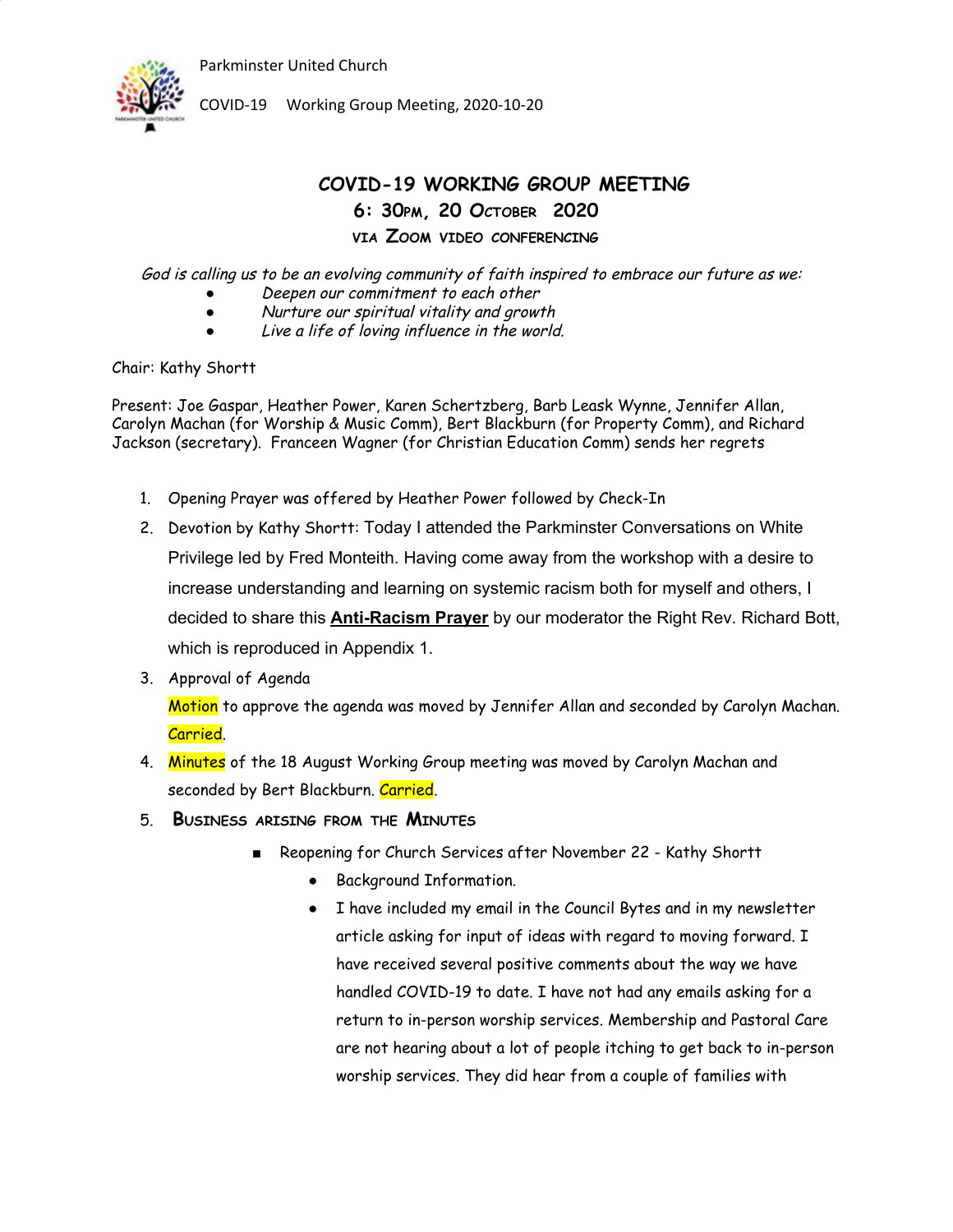

## COVID-19 Working Group Meeting, 2020-10-20

children who would love to be back in church, but these families might not have been aware that there would be no CE programs even if we were holding in-person worship services.

- I contacted Bruce Mutton to see about the status of our grant for the broadcasting equipment for the sanctuary. He contacted the EAF Grant Committee for a status update and they said that our application was being reviewed and that we would hear between now and the end of December. It would be unlikely that even if we get the grant, that we could have the broadcasting equipment up and running by November 22. If we were to return to in-person worship services after November 22 we would most likely be looking at a live-stream service without any of the interactive features of Zoom (chat feature and slides)
- According to the CBC, Ontario reported 821 new cases of COVID-19 today, the second-most on a single day since the second wave began in mid-August. Hospitalizations, as well as the number of patients in intensive care and using ventilators all went up. With the cold and flu season upon us and the continuing high number of COVID-19 cases, the Ontario government emergency measures will be in place until Nov. 21 in order to protect the health and safety of Ontarians.
- On the plus side, according to the Record today, the number of COVID-19 cases in Waterloo Region dropped on Monday to eight and new cases seem to have stabilised after rising quickly in September. There are 10 active outbreaks mostly in long-term care and retirement homes.
- We do have a sound COVID-19 Safety Plan and Protocols in place if we decide to return to in-person worship.
- As we have discussed before, we need to consider firstly what we will gain by re-opening for in-person worship services, secondly what are the risks of re-opening to in-person worship services given the safety protocols we have put in place and finally do the gains outweigh the risks and the efforts involved implementing our safety protocols to ensure reduced risk.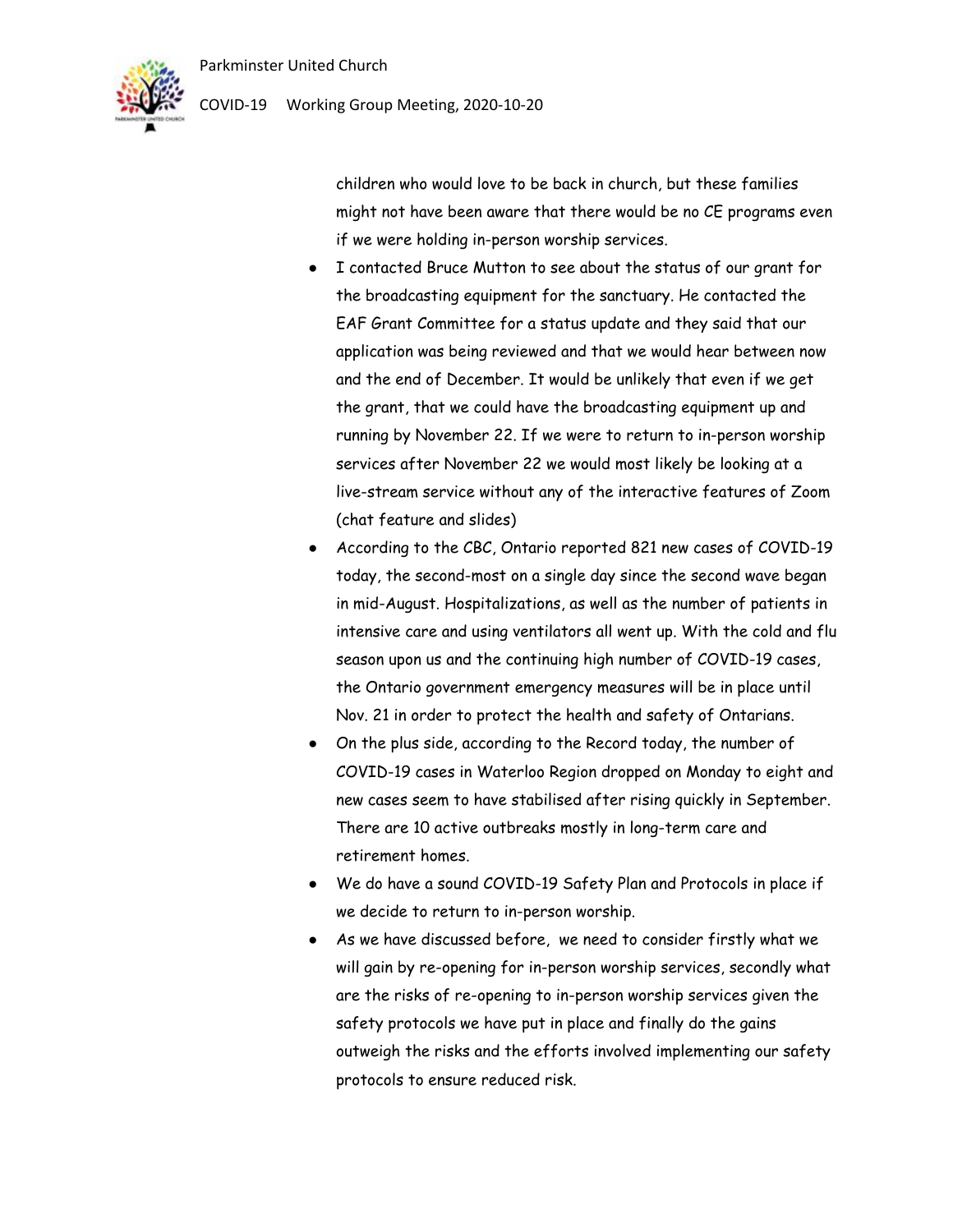COVID-19 Working Group Meeting, 2020-10-20



The discussion that followed stressed how apprehensive the Working Group was about potentially exposing congregants to the pandemic by re-assembling in person. Concerns about the childrens' time together were raised, however Heather Power indicated that efforts were being undertaken to address this concern. Joe Gaspar stated that

letter and newsletter from Joe and Heather.

Motion: Given the inherently social nature of in-person worship services, the prolonged exposure to participants attending events, the demographics of our communities of faith as a higher risk, and the safety protocols required to ensure reduced risk, Jennifer Allan moved that we recommend to Council that Parkminster Church remain closed for in-person worship services and that we continue with on-line Zoom services and incorporate (photographic) elements of the sanctuary into the service and that the COVID Working Group will review this decision in early January. Seconded by Barb Leask Wynne. Carried.

those members without internet access would be contacted with a

- Renter Update Kathy Shortt
	- With regard to the safety plans we have put in effect for our renters, there is only one group that we have had any trouble with. I went to meet with this group personally because they were not wearing masks in the church. Since our conversation, they have been cooperative. Right now we have:
		- Stagecoach meeting on Saturdays 8:00 3:30
		- Karate is meeting Tuesdays and Thursdays 5:30 9:00
		- Sustainable Market Fridays 3:00-6:30
		- The Waterloo Region Downs Society cooking class has decided not to meet even though we developed a safety plan together.They will contact us if they wish to resume meeting.
		- Guides and Scouts continue to meet outside.
		- Everything seems to be running smoothly.

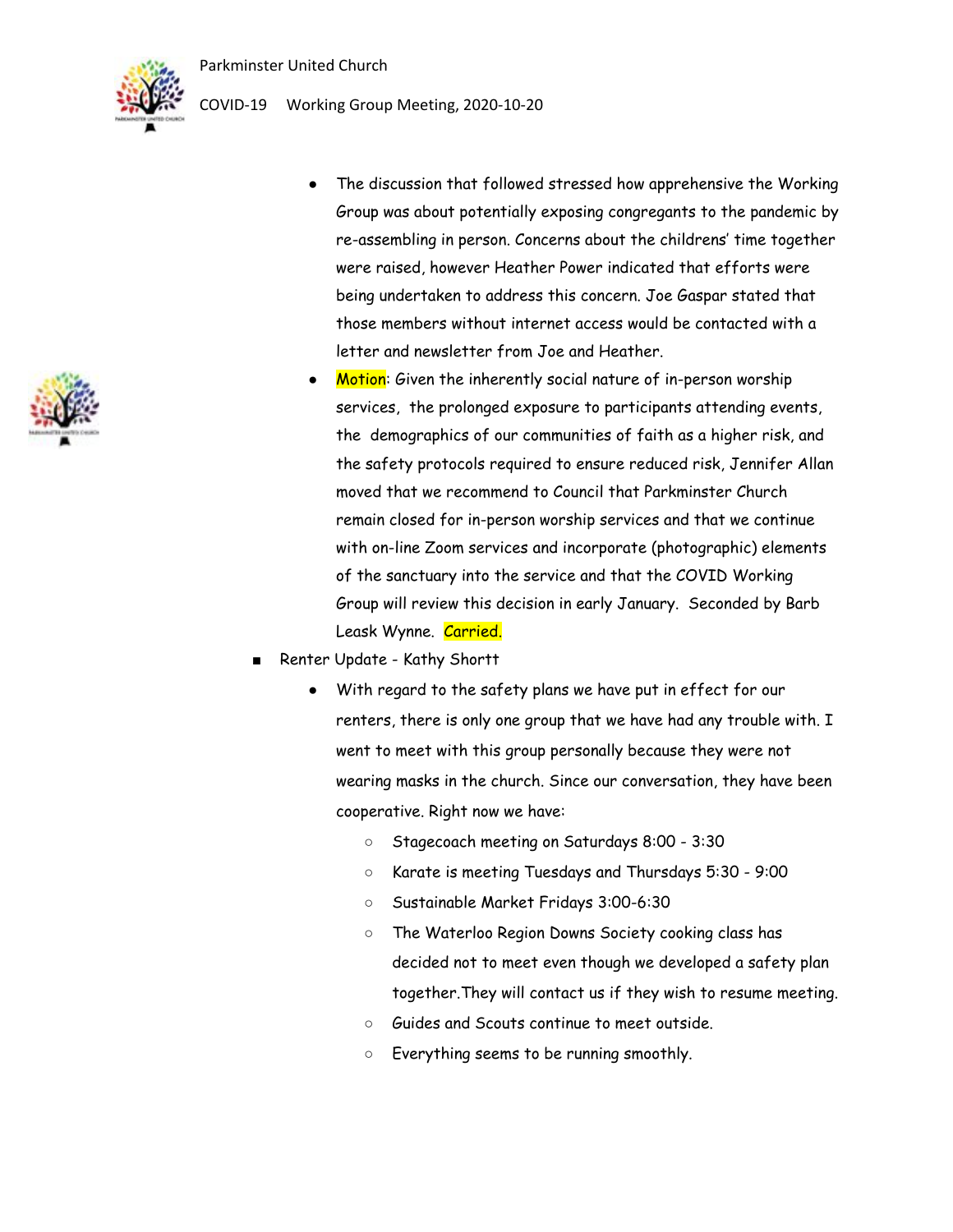

- COVID-19 Working Group Meeting, 2020-10-20
	- Bert Blackburn is receiving requests to use the gym for various activities, e.g., pitching practice for three persons, fitness training for a girls' softball team. Bert requested feedback from the Working Group as to whether new rentals would be entertained. Kathy Shortt asked if we are providing a community service, which we might promote. Barb Leask Wynne was concerned about the numbers involved.
	- o Action: Bert Blackburn will contact the various groups and enquire about their safety plans, templates of which may be obtained from Melanie Chisholm, and the numbers of persons involved.
	- Office Safety Protocols -
		- Karen Schertzberg described the cleaning log identifying the items touched, etc. Writing instruments, calculators, etc are to be brought by the visitors to the office, who might wish to use them.
		- Melanie Chisholm will maintain a clean desk protocol when the office opens (Allen Switzer will clean the floor, etc) and would prefer the church office remain closed until January. Office hours for visitors will be carefully prescribed based on Allen Switzer's working hours. Probably Melanie can meet visitors at the Church door rather than have them enter the Church to visit her office.
		- Motion: Karen Scherzberg moved that the Covid 19 Working Group recommends that the Church Office shall remain closed and the decision to reopen be revisited in early January. Barb Leask Wynne seconded. Carried.
	- Church Groups and Activities Update Kathy Shortt
		- The Bell Choir meets on Wednesday evenings, the Band meets on Saturday mornings, Neil meets with various soloists when required. The Parkminster Youth Group will be having an Outdoor Meeting on October 24 1:00 - 3:00
		- All groups have COVID Safety Plans approved by Council and everything seems to be running smoothly.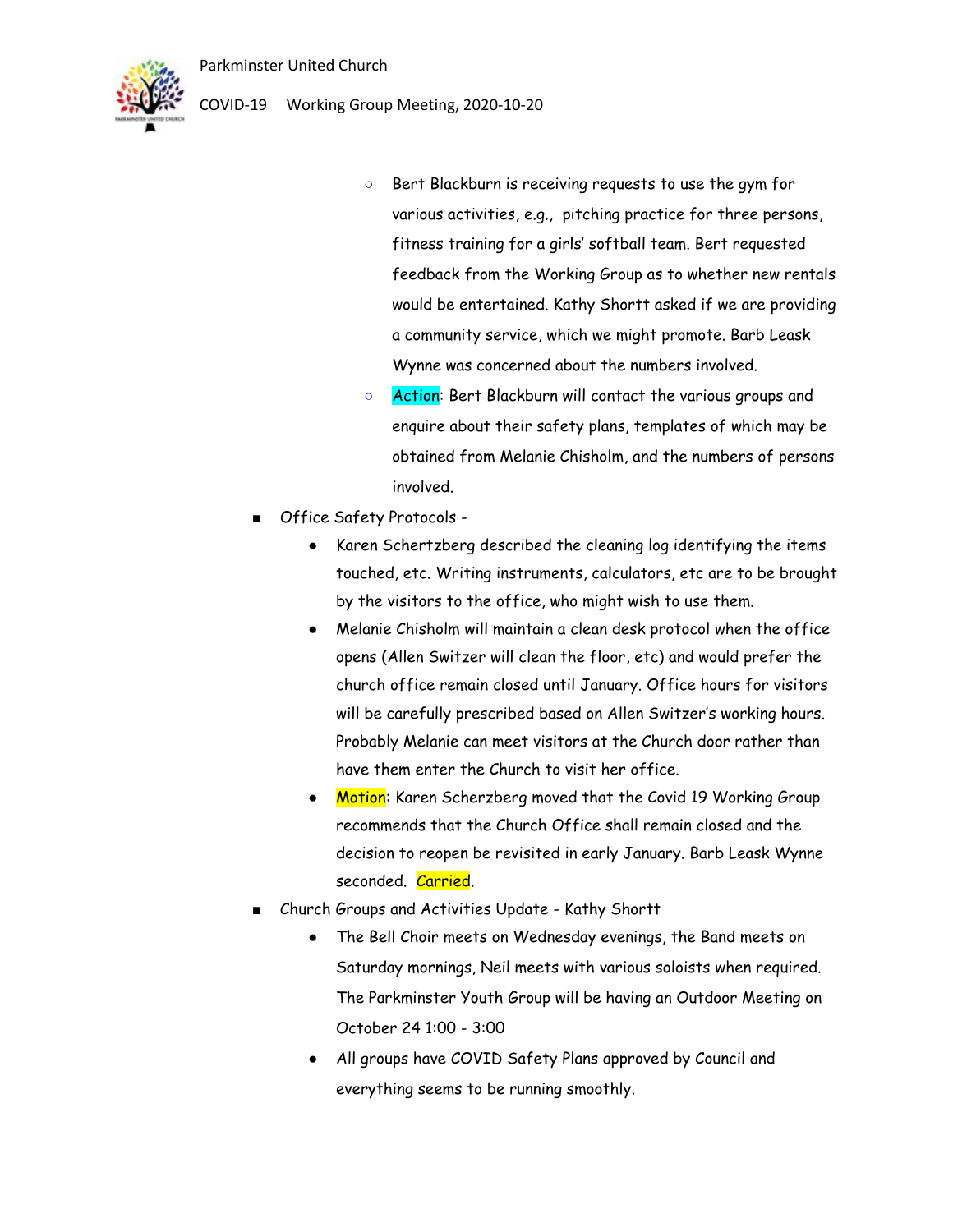

COVID-19 Working Group Meeting, 2020-10-20

- 6. **NEW BUSINESS**
	- Request to attend Bell Choir Rehearsals Kathy Shortt
		- I have had a request that two of our members miss being in the Sanctuary and they would like to attend some Bell Choir rehearsals in order to fulfill that need. This request made me think that perhaps we were not meeting the needs of some of our members. I miss the Sanctuary, but for me it is not a need, it is a wish, although for some of our members being in the Sanctuary could be a need for their mental health. Joe Gaspar, Heather Power and I have discussed this request and we decided that if we did go ahead, we would have to open it up to others as well. We could say that it would be limited to those individuals who are feeling isolated or do not have access to our online worship services. That could be as high as 21 people. We thought they might have to come with a caregiver/driver. In order to attend, they would have a safety plan approved by Council and they would have to have limited numbers (4-6 perhaps). I would volunteer to work the details out with the Bell Choir and to personally be there for the time period to monitor the front door so Neil would not be disturbed. My question to you is: Do you think this is something we could do safely? Is this a recommendation you would feel comfortable suggesting to Council?
		- Barb suggested that a sign-up sheet would have to be created but otherwise is in favour. Bert Blackburn reminded us that it is only a practice and the Bell Choir should be consulted, which Neil felt desirable. Bert Blackburn worried about comings-and-goings during the practice, however Kathy indicated that she would monitor the front door.
		- Motion: Pending approval by the Bell Choir and Kathy Shortt's monitoring of the front door, Carolyn Machan moves that members who are feeling isolated or cannot attend online worship services be allowed to attend some Bell Choir rehearsals following the recommendations of a newly-created COVID-19 Safety Plan as approved by Council. Bert Blackburn seconded. Carried.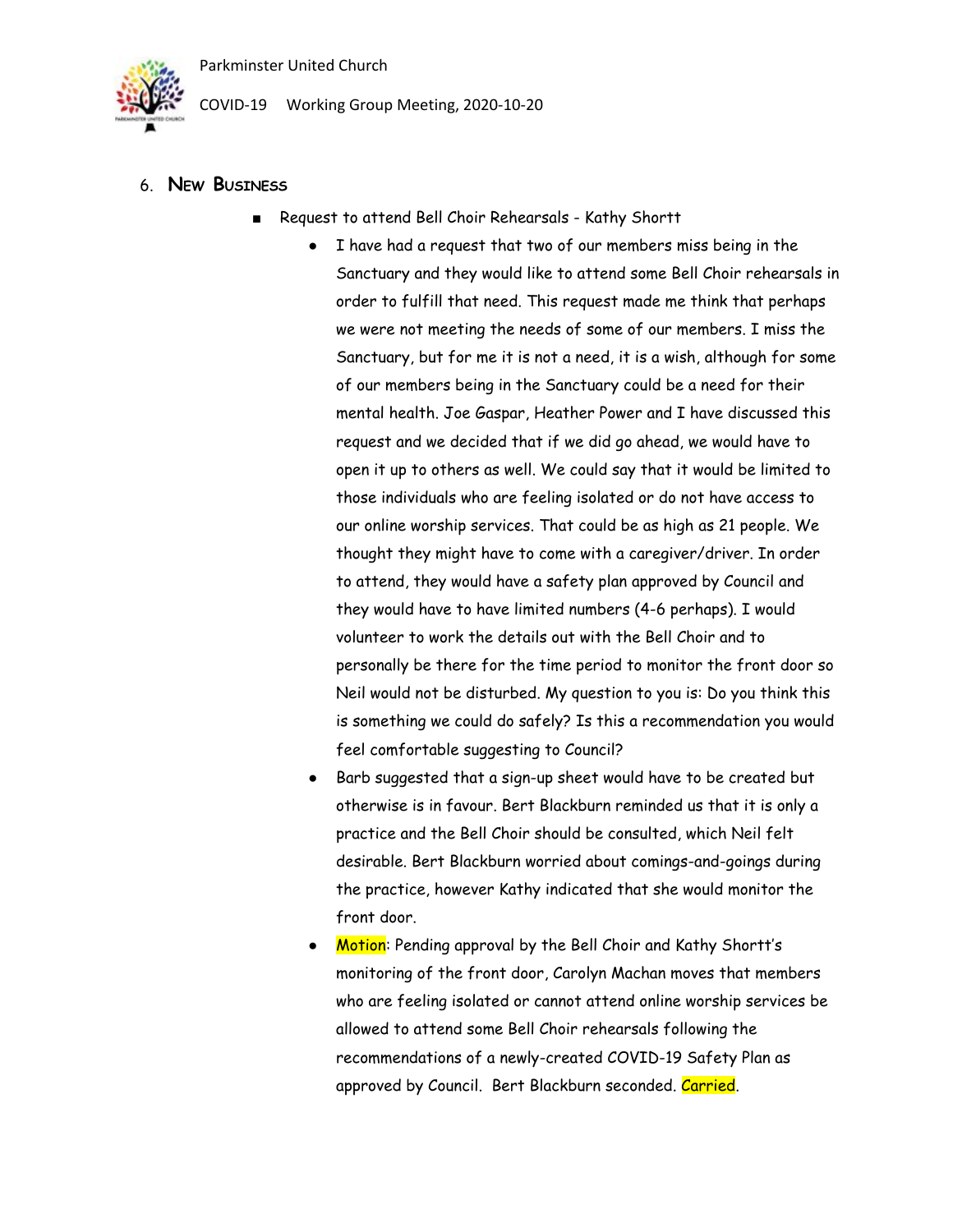

COVID-19 Working Group Meeting, 2020-10-20

- Action: Kathy will prepare the new safety plan for such congregants who wish to attend Bell Choir rehearsals.
- Joe Gaspar closed the meeting with a prayer.

NEXT MEETING: T.B.A.

**KATHY SHORTT (CHAIR) RICHARD JACKSON (SECRETARY)**

APPENDIX 1: Anti-Racism Prayer by our moderator the Right Rev. Richard Bott

**\_\_\_\_\_\_\_\_\_\_\_\_\_\_\_\_\_\_\_\_\_\_\_\_\_\_\_\_\_\_\_\_\_\_\_\_\_\_\_\_\_\_\_\_\_\_\_\_\_\_\_\_\_\_\_\_\_\_\_\_\_\_**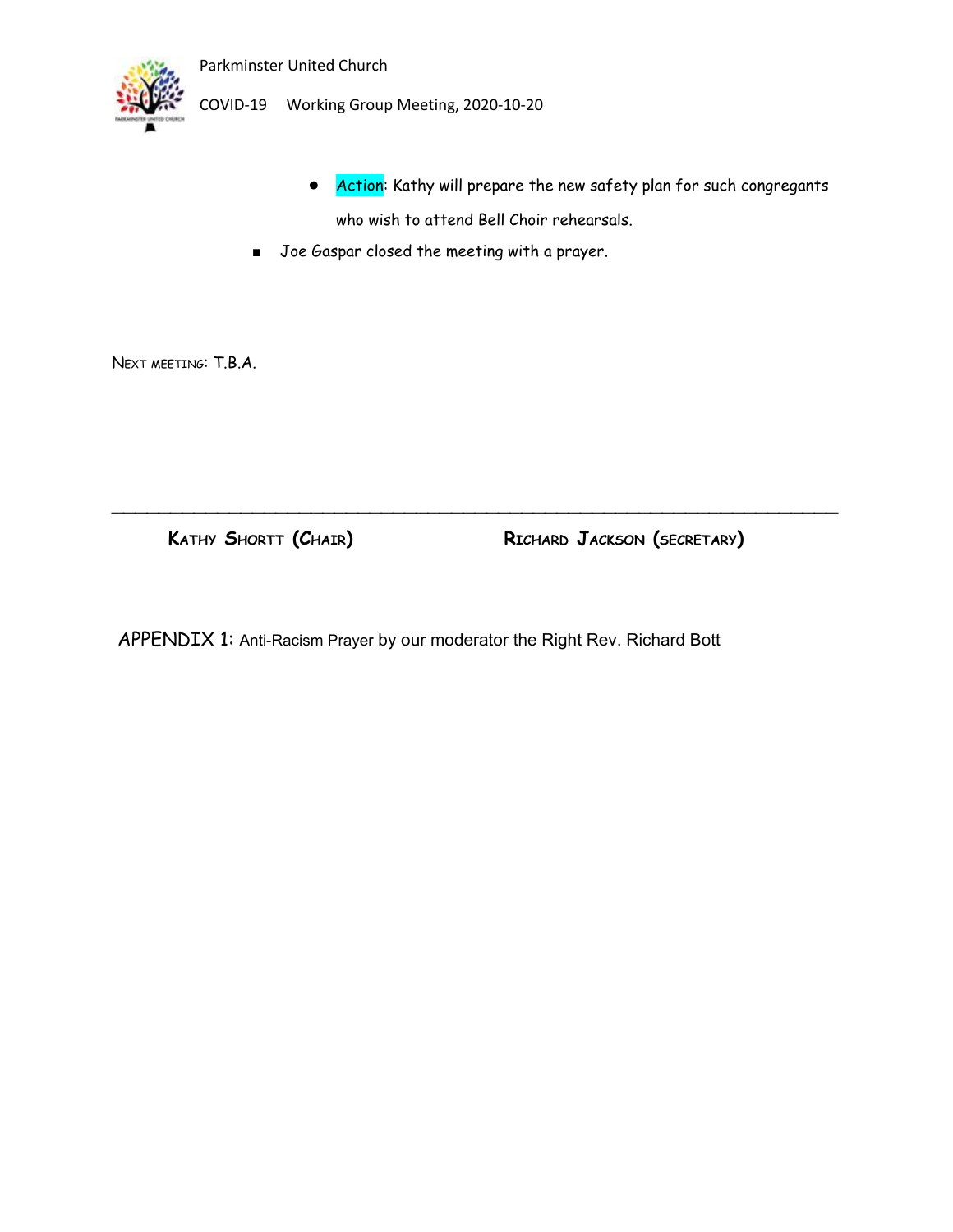

COVID-19 Working Group Meeting, 2020-10-20

APPENDIX 1: Anti-Racism Prayer by our moderator the Right Rev. Richard Bott

Holy One, In your image You have created humankind, in great diversity. We give thanks for the differences—

Holy One, In your image You have created humankind, in great diversity. We give thanks for the differences of cultures and ethnicities, of histories and life-stories, of skin colour and language and hearts that love the world.

We watch in horror as Power desecrates Black and Brown bodies; walks on their sacredness, kills and subjugates, in thousands of ways, hidden and overt. We must not stop at watchingheld back from right action by our horror or seeming powerlessness.

Grant us hearts that listen and learn; egos that are willing to accept when our own racism is called out.

Grant us courage, to disassemble the systems, the stories, the mythos, that privilege whiteness over all others.

Give us your Holy Spirit's wind